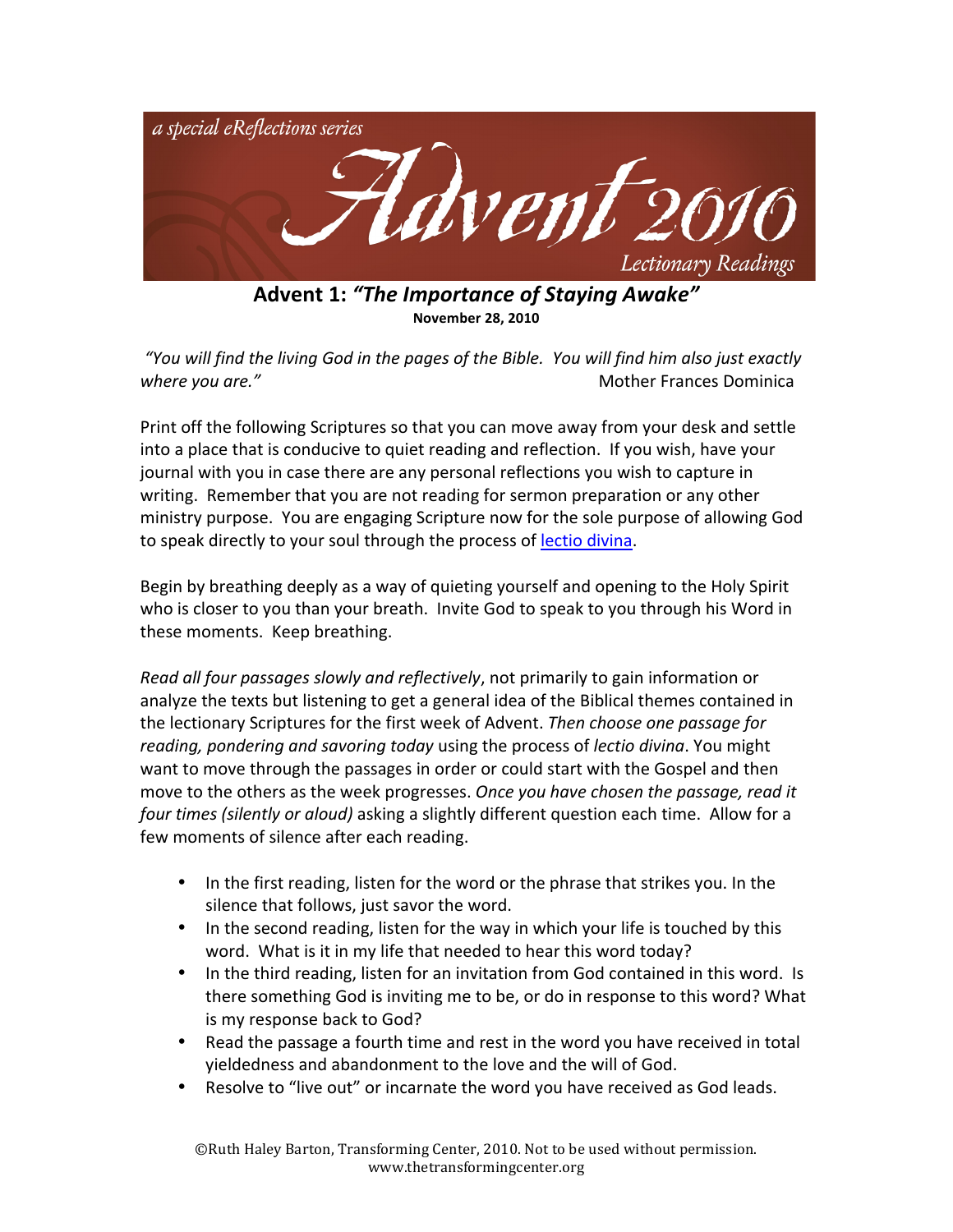The lectionary schedule is taken from the Revised Common Lectionary Cycle A; Scriptures are quote from the New Revised Standard Version.

## **Isaiah 2:1-5**

1 The word that Isaiah son of Amoz saw concerning Judah and Jerusalem. 2 In days to come the mountain of the Lord's house shall be established as the highest of the mountains, and shall be raised above the hills; all the nations shall stream to it. 3 Many peoples shall come and say, "Come, let us go up to the mountain of the LORD, to the house of the God of Jacob; that he may teach us his ways and that we may walk in his paths." For out of Zion shall go forth instruction, and the word of the LORD from Jerusalem. 4 He shall judge between the nations, and shall arbitrate for many peoples; they shall beat their swords into plowshares, and their spears into pruning hooks; nation shall not lift up sword against nation, neither shall they learn war any more. 5 O house of Jacob, come, let us walk in the light of the LORD!

## **Psalm!122**

1 I was glad when they said to me, "Let us go to the house of the LORD!"

2 Our feet are standing within your gates, O Jerusalem.

3 Jerusalem built as a city that is bound firmly together.

4 To it the tribes go up, the tribes of the LORD, as was decreed for Israel, to give thanks to the name of the LORD.

5 For there the thrones for judgment were set up, the thrones of the house of David.

6 Pray for the peace of Jerusalem: "May they prosper who love you.

7 Peace be within your walls, and security within your towers."

8 For the sake of my relatives and friends I will say, "Peace be within' you."

9 For the sake of the house of the LORD our God, I will seek your good.

## **Romans 13:11-14**

11 Besides this, you know what time it is, how it is now the moment for you to wake from sleep. For salvation is nearer to us now than